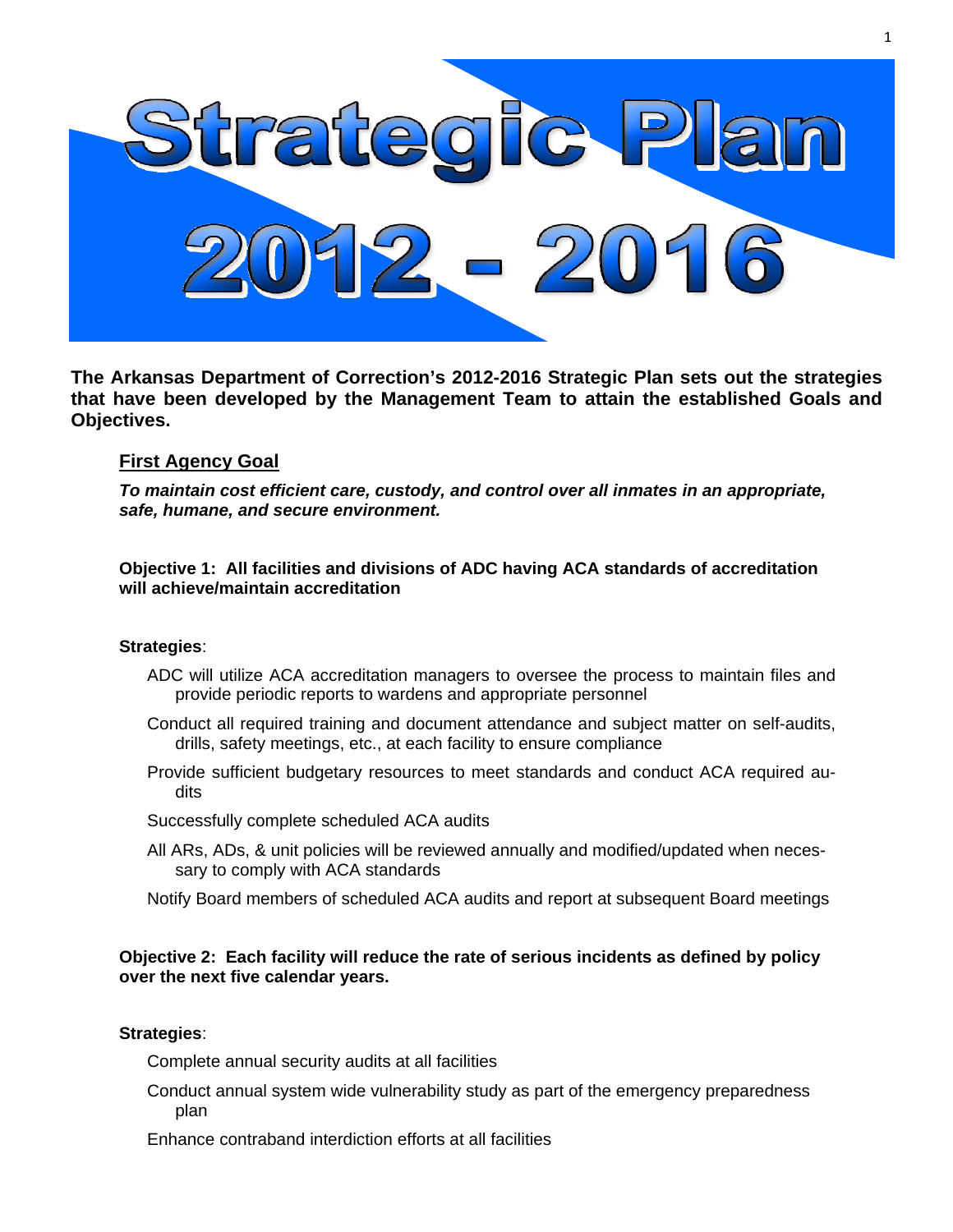Eliminate remaining blind spots in each facility

- Work with state police by reporting felonies to local prosecutors to pursue criminal prosecution for crimes committed within institutions
- Achieve and maintain full staffing levels at each facility
- Reviews of serious incidents will be conducted as referred by the director
- Maintain training of all correctional staff on recognition of physical and mental illness and suicide prevention
- Assure appropriate use of hard beds by conducting 60 day reviews by Wardens, annual review of Administrative Segregation assignments by the Director/Chief
- Deputy Director; Mental Health will review Super-max placements; and all entities will work together to eliminate "turf" issues
- Review/Revise initial assignment policy to include mental health evaluations for appropriate placement
- Maintain a digital archival system for maintaining videos of pertinent records and incidents
- Security task force meets regularly to facilitate investigations and intelligence, gathering with the objective of providing an integrated, multi-discipline, and operational/crisis response capability via the collection, analysis, and dissemination of information in a timely manner in order to prevent illegal activity

Clarify definition of "*serious incident"* to ensure all staff are reporting uniformly

## **Objective 3: The rate of Inmate grievances with merit will be reduced over the next five calendar years.**

#### **Strategies**:

Facilities will emphasize the Informal Grievance process in unit management operations

- ADC training program will provide annual training for all staff, including health provider personnel and problem solvers, on reducing inmate grievances
- Inmate grievances, informal and formal, will be handled in an appropriate and timely manner
- Unit Grievance Officers will provide unit administration with a monthly report by shift/
- time, staff, location and topic of complaint
- Monitor and evaluate the effectiveness of the grievance process to reduce grievances

Designate a grievance officer at each unit

Wardens and designated staff will stand mainline

# **Objective 4: Escapes From Secure Institutions Will be Zero (0).**

# **Strategies:**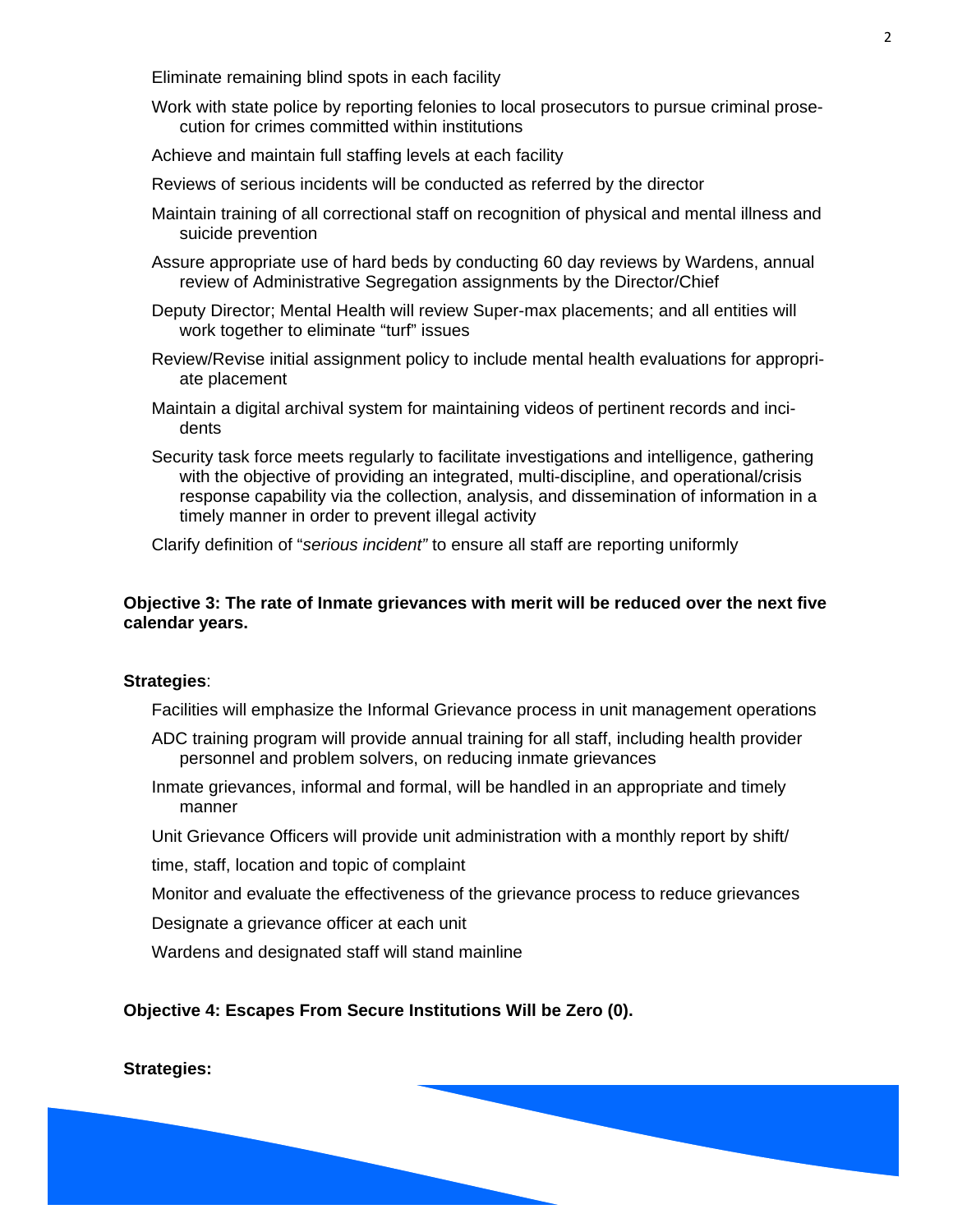Install and maintain lethal electrified fences at all appropriate medium/maximum facilities

- Enhance eOMIS to include a module incorporating biometrics for entrance and departure from ADC institutions
- Minimize escape risks through appropriate classification and assignment
- Continue to refine and improve the security audit process at each facility through the development and use of quality assurance tools and training
- Conduct appropriate emergency drills dealing with escape situations, e.g. emergency counts, searches, etc.
- Develop a plan to prevent complacency among security and non-security staff including training on back to basics
- Pursue acquisition of technology to eliminate cell phones in the institutions
- Staff supervising inmates without security present will attend BCOT
- Pursue acquisition of technology to mine information from phone conversations to detect unauthorized activity

## **Objective 5**: **Cost per day per inmate as calculated by ADC's standard methodology will not exceed the annual growth in the total consumer price index.**

#### **Strategies:**

- Pursue increases in warehouse and food storage space to take advantage of lower prices for bulk purchases
- Improve coordination to increase efficiency in overall ADC transportation and delivery systems
- Maintain quarterly allotment systems for control of unit/section budget expenditures
- Budget saving incentives will be pursued
- Maintain 98% occupancy of the budgeted medical contract beds
- No more than 1% of ADC beds will be vacant daily
- Continue to work with DCC/Parole Board to facilitate the timely release of inmates at the earliest possible date and prepare a quarterly report on program non-completions for the Parole Board
- Assess all inmates at intake and facilitate placement in programs at the earliest possible date with priority placed on parole mandates
- Implement OHIO risk assessment tool for appropriate program placement of inmates
- Utilize video conferencing/telemedicine where cost efficient at units
- Evaluate Health Care contract requirements for upcoming bid for cost saving measures
- Pursue Medicaid reimbursement for inmate hospital stays as allowable for inmates

Operate a "*common fare*" kitchen

Continue moving toward providing a heart healthy diet and a heart healthy selection of snacks in the unit commissaries to reduce medical costs

Implement agency strategic energy plan pursuant to EO 09-07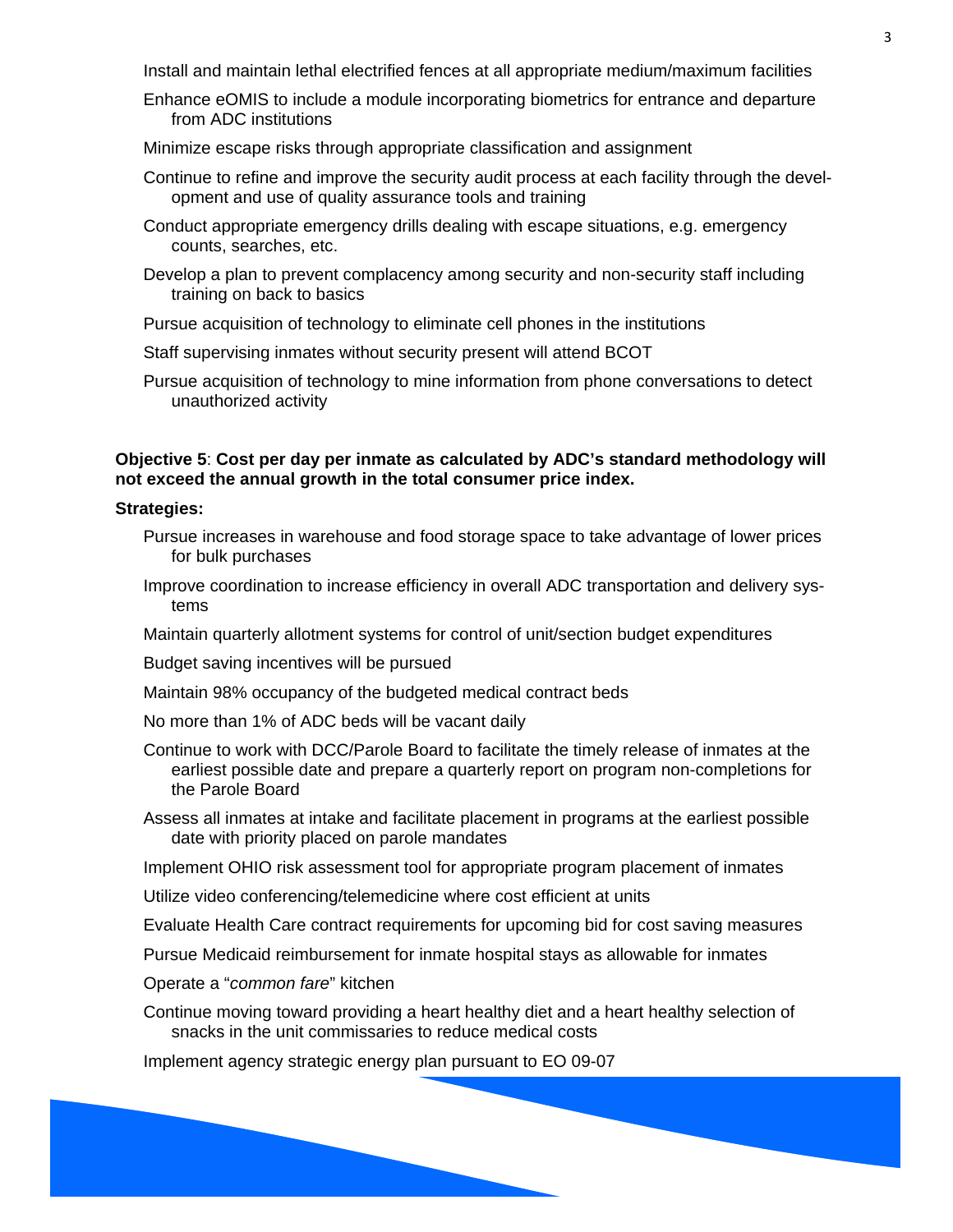Satellite gardens will be maintained and expanded as possible to provide fresh vegetables and fruit

Establish retirement plan for ADC equines and conduct an annual auction

- Acquire and install central warehouse, unit kitchen, and nutrition care management software to control food inventories, reduce waste and ensure accountability
- Appoint Waste Recycling Coordinator for the Department and at each facility in order to implement and coordinate recycling efforts

# **Objective 6: To provide and support an information technology framework to enable the agency to meet its mission.**

## **Strategies**:

- A technology review committee will meet quarterly to analyze and evaluate new and emerging technology and make recommendations to the Management Team for commitment of resources for new technology that will improve efficiency and effectiveness of agency safety, security and overall business operations
- ADC's eOMIS is crucial to Institutional Operations, providing an institutional record of all inmates including computation of sentences and electronic health records and will be given priority IT support

Priority efforts will be made to implement and utilize all components of eOMIS

- Ongoing and new technology enhancements should integrate with eOMIS if technically and operationally feasible
- A Help Desk will be maintained to provide immediate desktop support assistance for all users and a Work Ticket System will be utilized to log and address repair needs on a priority basis
- Continue to upgrade the IT framework at all ADC facilities to ensure efficient operability of all information and business systems applications
- Appropriate equipment and training will be provided to enable essential staff to use information systems effectively and efficiently
- ADC policies and use of information technology will adhere to OIT standards and best practices for information technology management
- All staff and contracted users of ADC desktop and notebook computers will conform with all applicable state standards and directives which allow them access to ADC information systems
- ADC will support and maintain an agency website that promotes the department, provides public access to information and services, and meets legislative requirements for access to information
- ADC will support and maintain an internal website that promotes the department, provides employee access to information and services
- Plans for any new facility construction or major facility renovation will include planning for IT infra-structure needs and additional IT support staff, as appropriate for the IT needs of that facility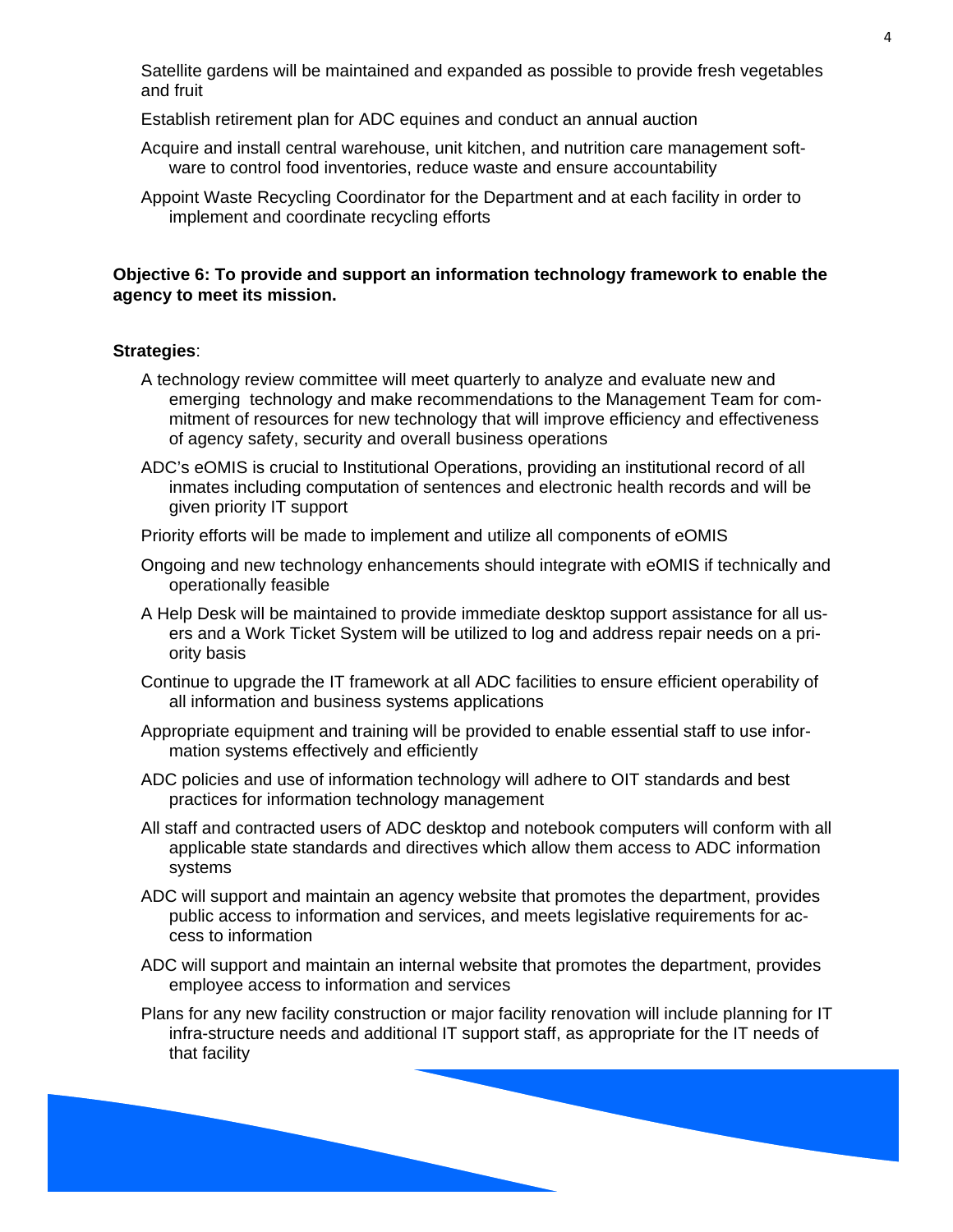ADC will make concerted efforts to attract and retain a sufficient number of technically qualified IT staff to fully support the many computer processing needs of the agency

Maintain ADC policies on agency intranet

ADC will pursue resources for an alternate site backup server for ancillary systems such as QuickBooks, inventories, TMS, law libraries, domain controller, SharePoint, etc.

## **Second Agency Goal**

*To provide appropriate facilities for inmates sentenced by the courts.* 

#### **Objective 1: Backup of state inmates in county jails will be minimized.**

#### **Strategies**:

- Research and Planning Section will provide monthly population growth projections to management for use in seeking additional bed space needed to meet Objective
- The Construction Division, under direction of the ADC Management Team, will annually develop a plan for the construction of additional and appropriate male and female housing facilities at existing and/or future locations
- Management will assess population growth projections and will include requests for funding for additional beds and work/treatment program facilities during the biennial budget process
- Expand Intake and diagnostic process to meet requirements
- Support diversion of drug offenders to alternative treatment facilities
- Support transitional housing efforts to assist in release of inmates with no parole plan
- Provide support for Act 570 of 2011 initiatives

# **Objective 2: Review and fully implement requirements of the federal Prison Rape Elimination Act (PREA) including maintaining a policy of zero tolerance of sexual assaults in the system.**

#### **Strategies**:

- Internal committee will meet on a regular and ongoing basis to provide guidance and policy recommendations to management for meeting provisions of PREA
- Continue to seek funding (or federal grants) to upgrade facilities with state of the art camera/recording devices and vision panels on doors where applicable and to provide training to agency personnel
- Evaluate additional staff and equipment needs for conducting assessments/special investigations
- Ensure segregation of inmates with a history of sexual assault or victimization in prison Identify and track high-risk offenders and potential victims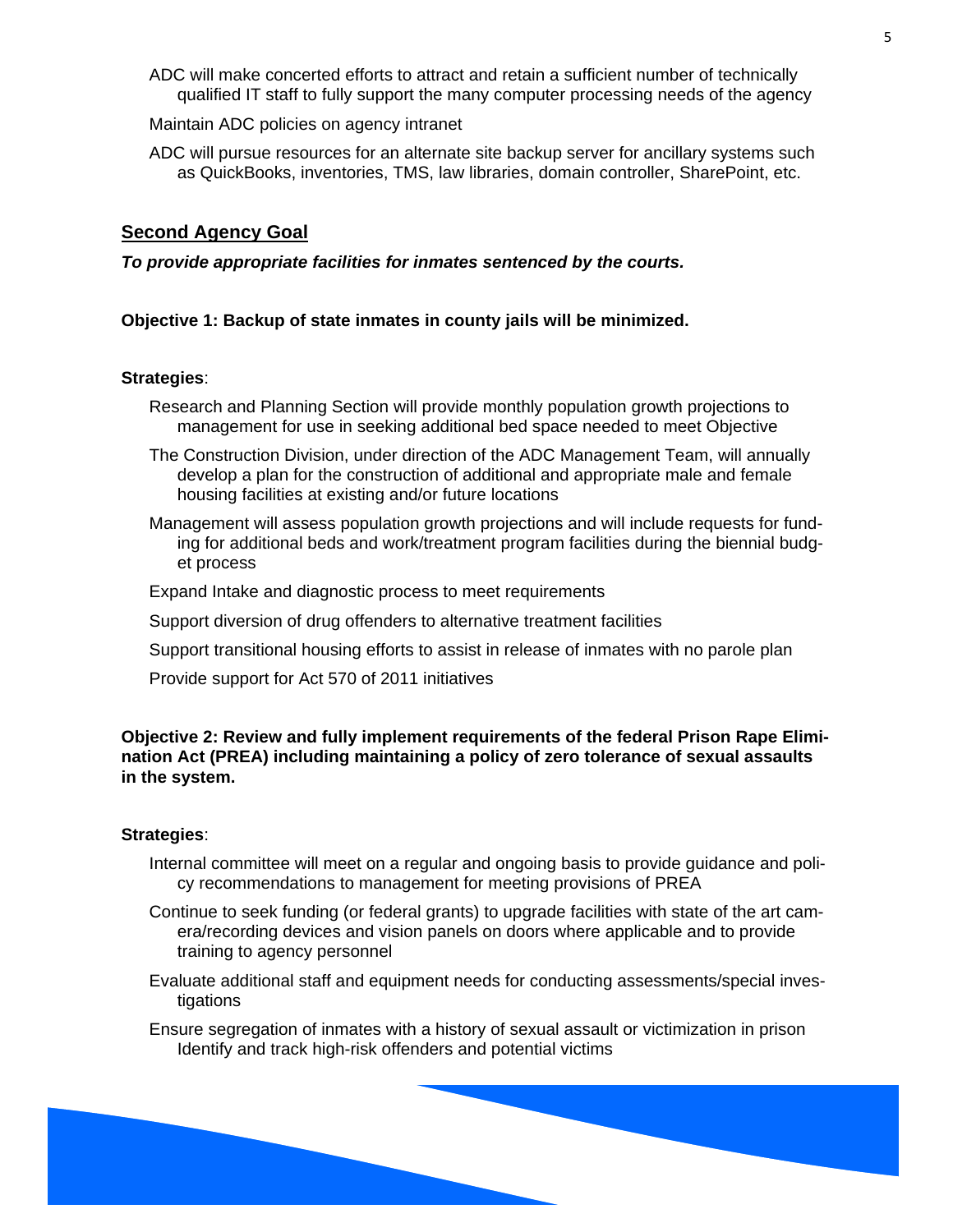- Provide confidential means for inmates to report incidents of sexual abuse allegations including an inmate telephone hot line monitored by the Internal Affairs Division
- Continue programs to educate inmates on sexual abuse prevention and reporting
- Coordinate with local law enforcement and prosecutors to obtain successful prosecution of sexual crimes in facilities

Review and provide input on proposed PREA standards

# **Third Agency Goal**

*To provide constructive correctional opportunities for inmates to successfully return to the community.* 

**Objective 1: Improve risk and needs assessment processes to identify evidence based work/ treatment programs.** 

## **Strategies**:

- Continue agency-wide plan of priority needs for consideration in work/treatment placement opportunities
- Classification Committee will evaluate inmates to identify existing work skills available to meet institutional needs
- Expand intake and lengthen assessment process to provide adequate time to conduct assessments
- Evaluate current placement policies for revisions necessary to facilitate appropriate placement
- Expand/Enhance training for intake and assessment personnel in determining appropriate inmate placement
- Continue the utilization of a risk assessment tool in eOMIS for appropriate placement of inmates
- Continue utilization of needs assessment tool and integration as an eOMIS module

Monitor parent unit assignments

# **Objective 2: Provide pre-release opportunities that assist inmates in successfully reentry.**

#### **Strategies**:

Develop Re-entry Plan pursuant to Act 570 of 2011

Maintain ongoing evaluation of pre-release programming to ensure program is evidence based

Expand evidence based pre-release programs to all major units for inmates based on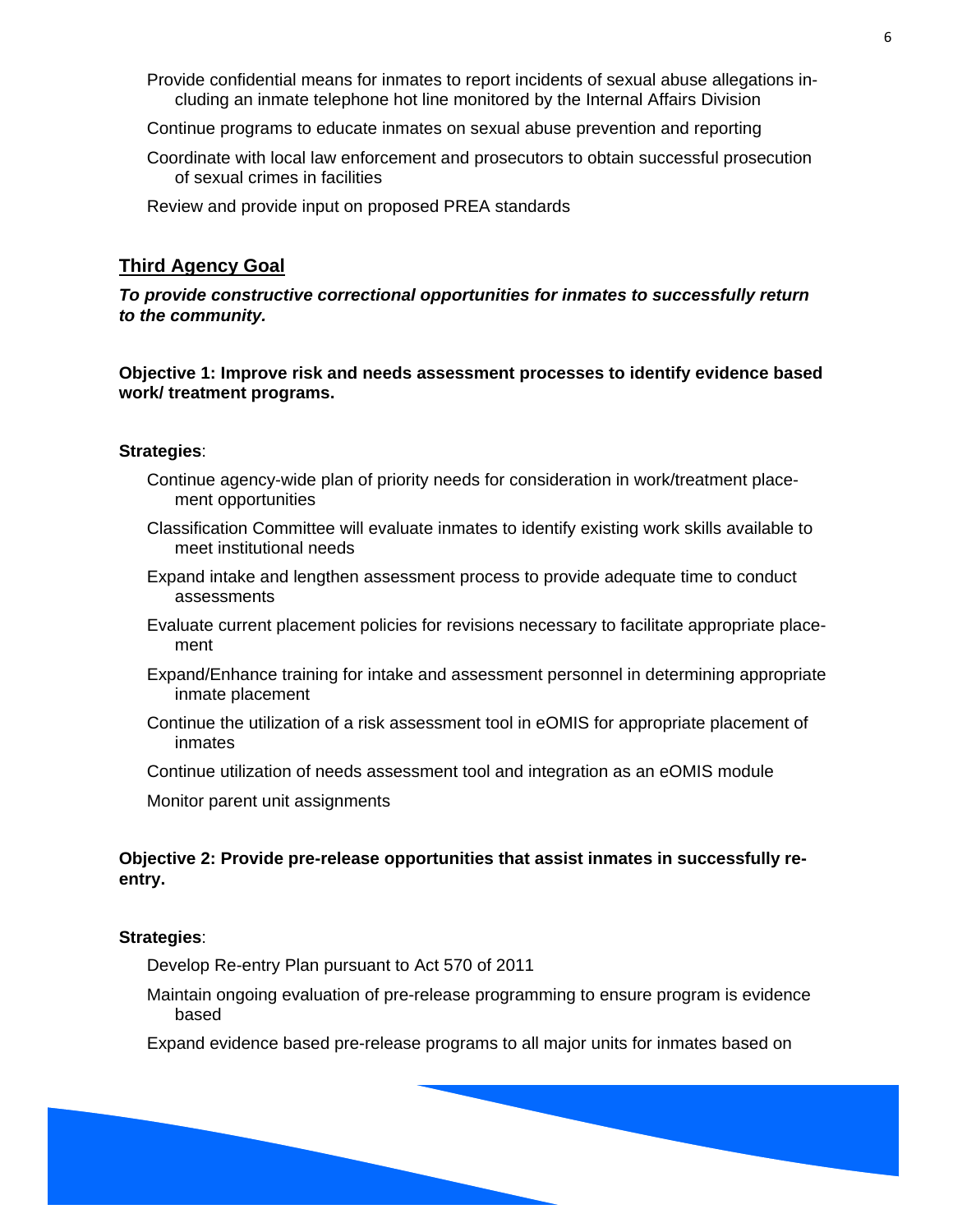- needs assessment to include a mini program for those released from Administrative Segregation
- Continue contract for operation of faith-based programs
- Cooperate with DCC to establish employment and housing opportunities for re-entry
- Encourage Faith-Based and other community organizations to establish mentoring programs for re-entry inmates

## **Objective 3: Provide adequate treatment space/opportunities for inmates as identified by diagnostic risk needs assessment.**

#### **Strategies**:

Provide and continue available treatment space at facilities as needed

- RSVP program operates sufficient number of beds to admit referrals in a timely manner
- Cooperate with DCC to work with community providers to identify treatment/program opportunities available upon re-entry in lieu of treatment within an institution

### **Objective 4: Improve data collection processes within each re-entry work/treatment program to determine successful integration to the community.**

## **Strategies**:

- Expand plans to ensure evidence based outcomes for individual work and treatment programs
- Conduct annual recidivism studies to include applicable evaluations
- Explore working with DCC/UALR/or other researchers to conduct assessment of inmates not returning to prison to determine programs that may contribute to a successful reentry

Identify enhancements in eOMIS to facilitate data collection and recidivism studies

# **Objective 5: Work programs will focus on enhancement/development of inmate work ethics, skills, and opportunities for employment upon re-entry.**

#### **Strategies**:

- All inmates will be assigned to meaningful work commensurate with their medical, mental, and security classification
- Establish certifications for skilled work programs Farm, Industry, Construction, etc.

Expand Prison Industry Enhancement programs

Expand Work Release opportunities when appropriate

Coordinate with community workforce development agencies to identify skilled work program needs for vocational education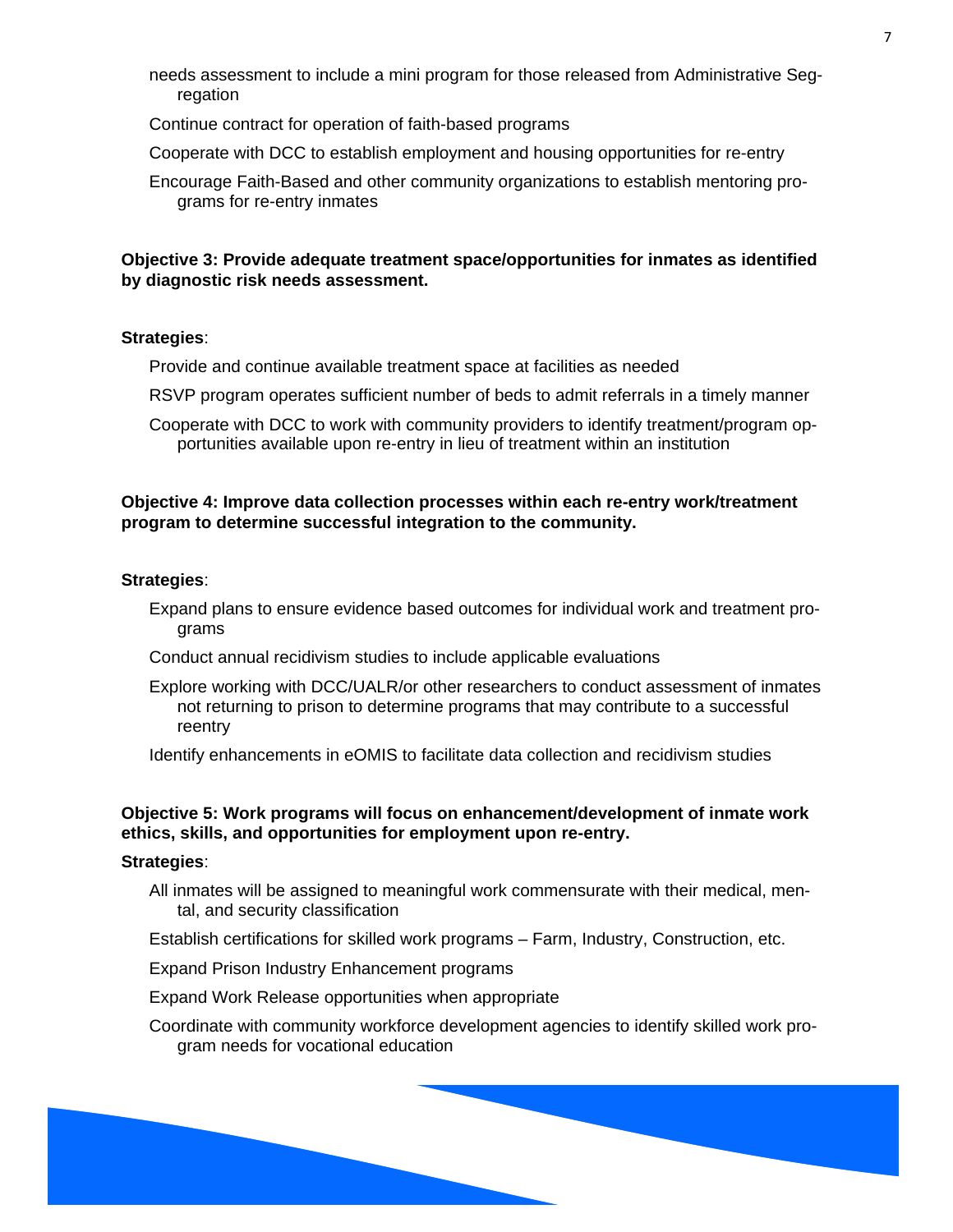Support expansion of WAGE program to all units

Continue and expand job/resource fair programs at appropriate units

## **Fourth Agency Goal**

*To optimize inmate assignments in work programs.* 

**Objective 1: Inmates will be assigned to institutions according to needs of institutions and classification of inmates, with appropriate consideration given to risk needs assessments for program placement requirements.** 

#### **Strategies**:

- All Institutions, Farm Division, Industry Division, Construction Division, Warehouse Operations and Administrative Divisions will prepare an inmate staffing plan that will specify number of inmate assignments required at specific locations and specific skill requirements and review at least annually
- Evaluate agency needs for special skill inmates and assign inmates to appropriate institutions
- Agency will establish a critical priority list for placement of trusty inmates
- Continue to evaluate and revise agency policies on inmate placement as may be necessary
- Evaluate personnel and facility enhancements that would enable placement of higher security inmates in expanded work settings
- Explore RFID/Electronic Monitoring/other technology options for placement of higher risk inmates in work assignments

#### **Objective 2: Provide incentives for positive behavior in work settings.**

#### **Strategies:**

- Expand character-building programs for inmates to enhance the work ethic
- Provide opportunities for assignment to work programs of inmates not currently eligible
- Seek funding to provide enhanced housing and opportunities for inmates employed in critical agency work assignments
- Provide training to staff on motivational interviewing to improve interaction with inmates
- Provide incentive programs for inmates to enhance the work ethic

# **Fifth Agency Goal**

*To attract and retain quality staff.* 

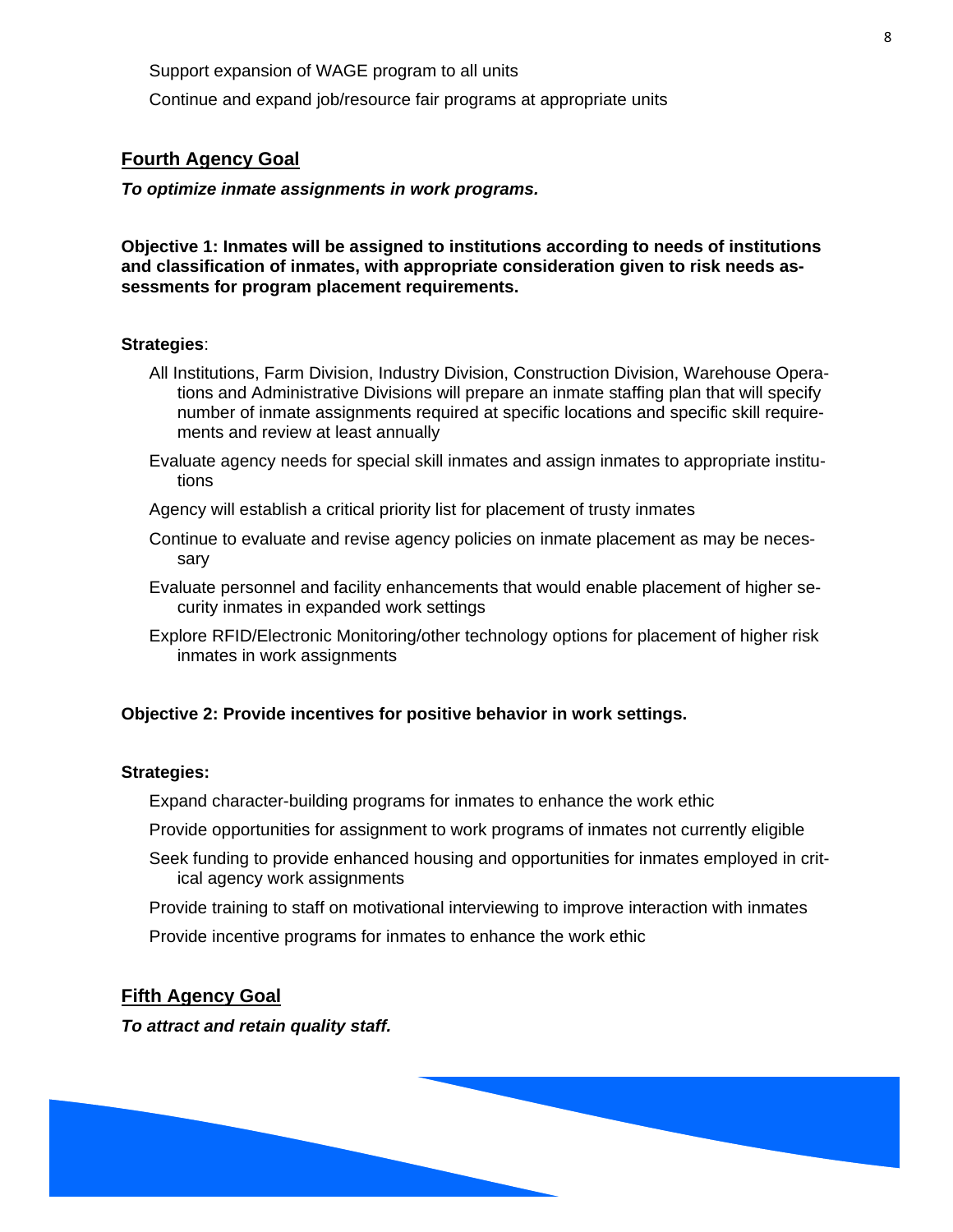## **Strategies**:

Seek market level increases in salaries, benefits, and other incentives, to include MIPS, Career Service, educational incentives, sign on bonuses, transportation and cover the employee cost of Health Insurance and payment of all banked comp time as it is earned

Increase career track opportunities to include Mentoring and Career planning program

Develop incentives that would provide greater job satisfaction to include enhancement of job duties

Appoint committee to study and develop training on reducing stress of correctional staff

Improve screening of correctional personnel prior to employment

Seek expanded onsite housing

Continue a Correctional Officer Provisional Certification program

Continue and enhance a Health and Safety Plan

Training Committee will provide ongoing assessment of ADC Training Programs with emphasis on recruitment and retention

## **Objective 2: To attract, recruit, and retain non-security and professional personnel.**

#### **Strategies:**

Maintain agency authority through pay plan provisions for labor-market entry rates for positions where we can demonstrate high turnover or difficulty in recruitment or specialized knowledge

Continue to evaluate the hiring process for specialized positions

Provide resources for national recruitment for specialized positions

Utilize existing professional staff to assist in agency recruitment and retention efforts

Enhance educational opportunities for staff

Continue internship programs for specialized/professional staff (internal/external)

Seek expanded onsite housing for professional staff

# **Objective 3: Establish and maintain a pool of qualified applicants for all positions at all locations.**

#### **Strategies:**

Acquire and maintain an automated tracking system of qualified applicants for all positions

Enhance BCOT/ICOT and in-service training opportunities to ensure adequate classes for all personnel

Continue recruitment of former ADC employees

Continue the pool of qualified applicants for part-time employment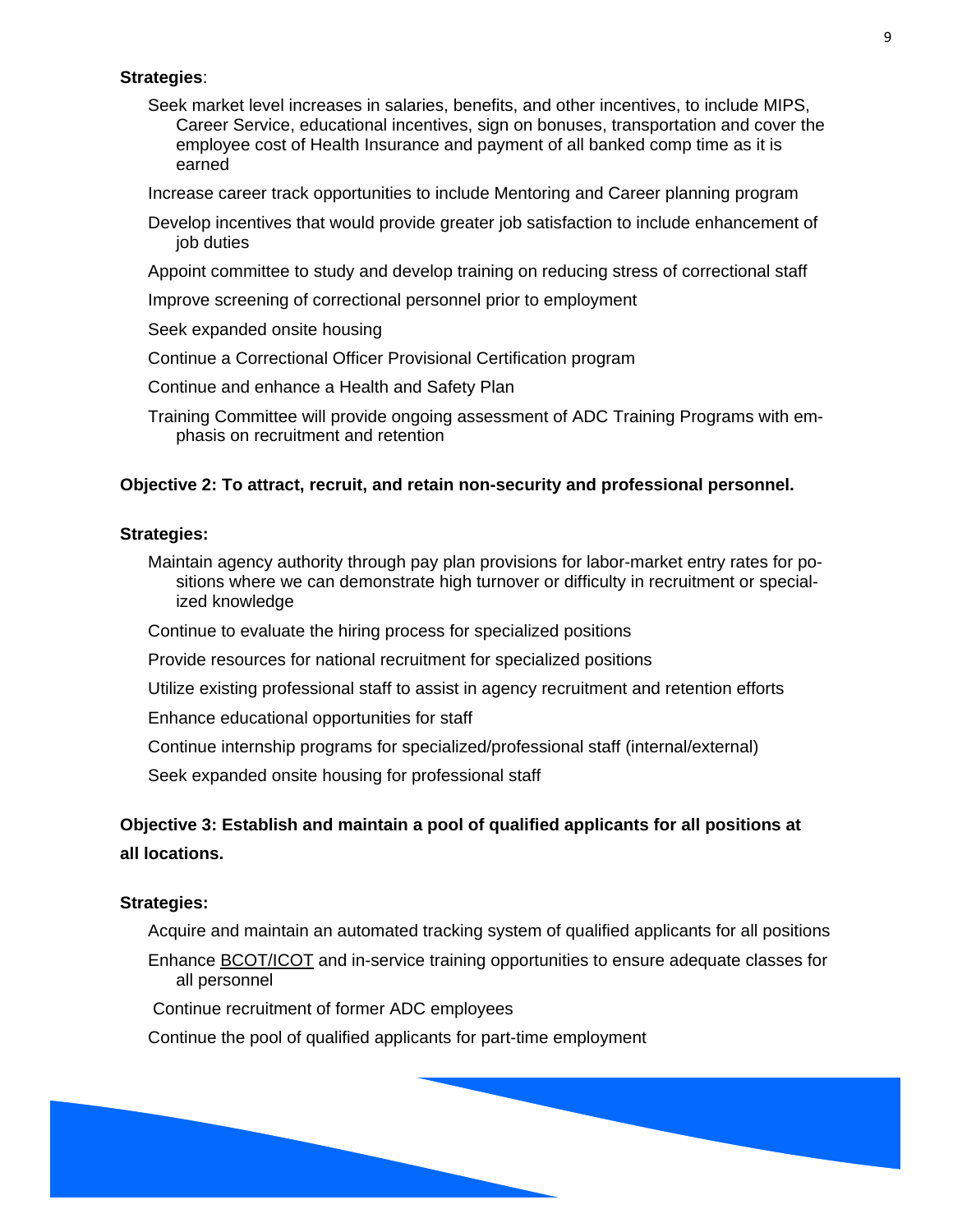Maintain the pre-qualification process to ensure that qualified applicants are referred to available open positions and revise as necessary

Optimize utilization of eCademy

# **Objective 4: ADC staff are highly trained, motivated and dedicated to providing honor and integrity in public service.**

# **Strategies**:

- Code of Ethics policy will be enforced and all employees will sign an annual Code of Ethics Statement
- Continue "Character First" program utilizing character trainers at each unit/location to provide monthly character quality initiatives to all ADC employees
- The Legends Auditorium recognizes ADC history and personnel who have significantly contributed to the overall success of the agency
- Encourage and enhance opportunities for ADC employees to participate in activities that promote wellness, teamwork, community involvement, educational opportunities, etc.
- ADC will support efforts of the Arkansas Association of Correctional Employees Trust (AACET) in its goal to assist agency employees during times of need as a means of strengthening recruitment and retention
- ADC Employee Corporations will be encouraged to continue recognition and reward programs

# **Objective 5: Locate new units in areas with a sufficient labor pool.**

# **Strategies**:

Both the seeking of funding for new facilities and the RFP process for location of new facilities will include labor market analysis and population demographics

# **Sixth Agency Goal**

*To insure compliance with all local, State and Federal laws as well as Governor's Policy Directives, Administrative Regulations, and Administrative Directives, and to promote accountability, integrity and efficiency for all agency operations* 

**Objective 1: Provide a system of internal review by the agency** 

## **Strategies:**

Internal Affairs Division will investigate allegations of law and/or policy violations Internal Auditor will investigate any irregularities in use of agency funds